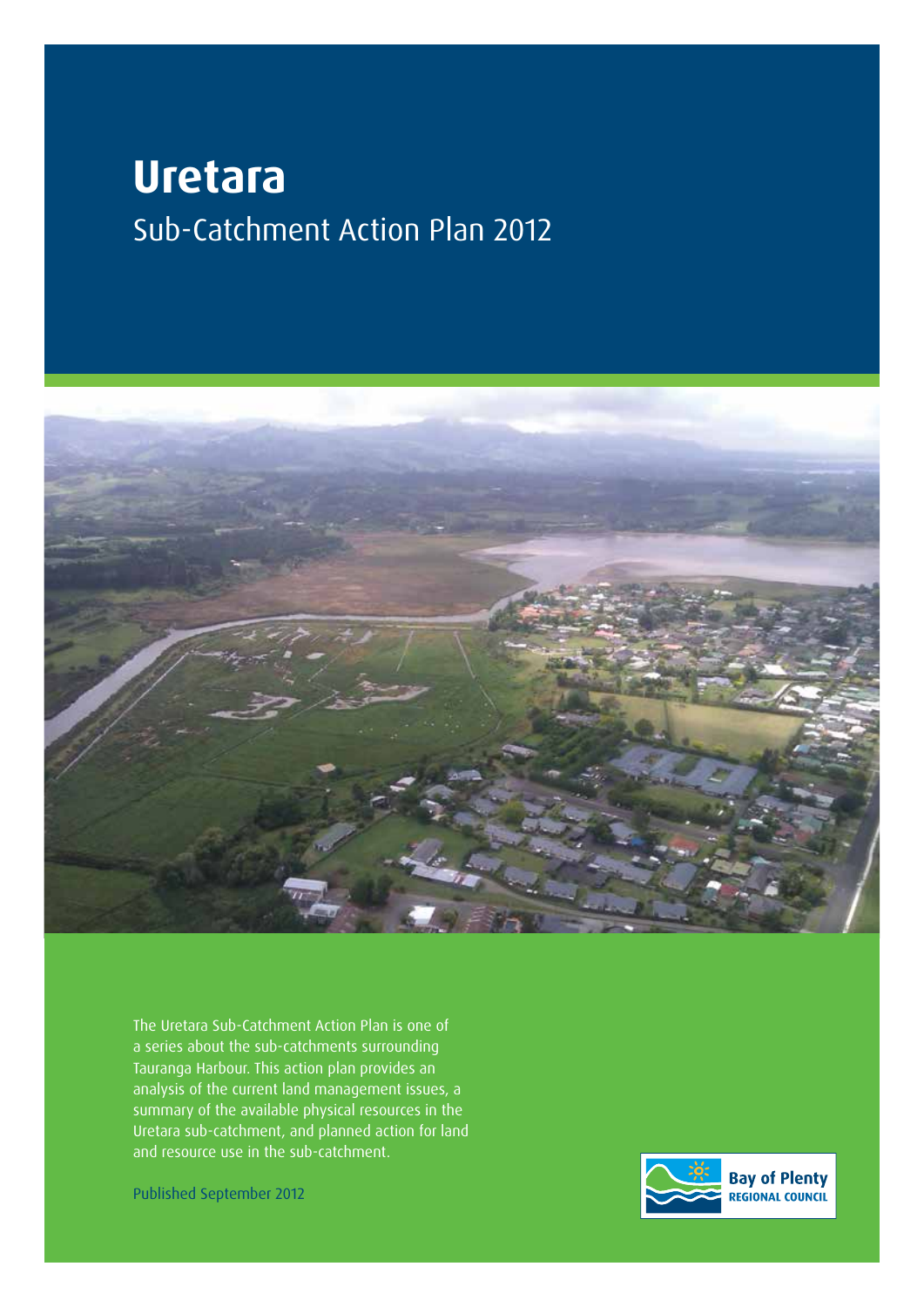### **Introduction**

The Uretara sub-catchment includes the township of Katikati and spreads west of Katikati to the top of the Kaimai Ranges. It is 4100 hectares in area and flows in an easterly direction to Tauranga Harbour. The Uretara subcatchment is part of the Tauranga ecological district.

The sub-catchment is about 12 km long and four km wide. It includes 171 km of stream margins and 11 km of harbour margin. The primary waterway in the sub-catchment is the Uretara River. There are four named tributary streams (Boyd, McKinney, Quarry and Wharawhara) and numerous unnamed tributaries. The Uretara River and its tributaries are classified as aquatic ecosystem streams.

The most widely spread class of vegetation cover in the sub-catchment is indigenous vegetation (bush) at 38 percent of total area. It is found predominantly in the upper catchment within the Kaimai Ranges. Pastoral land cover is mainly in the middle and lower sub-catchment (37 percent), as is horticultural land cover (17 percent).

Sub-catchment soils are derived from air-fall ash and belong to the Katikati soil series. Soils on the stream flats are recent and consist of fluvial sands, silts, gravels and boulders. The geology of the sub-catchment is derived from Taupo and Tuhua tephra overlying loess and weathered rhyolitic tephra. These soils are versatile with no rooting barrier, however the physical structure is poor and soils are vulnerable to erosion under poor vegetation cover or intensive land-use.



*Source: BOPRC, ESRI, i-cubed, USGS, NASA, NOA*



*Source: BOPRC, ESRI, i-cubed, USGS, NASA, NOA*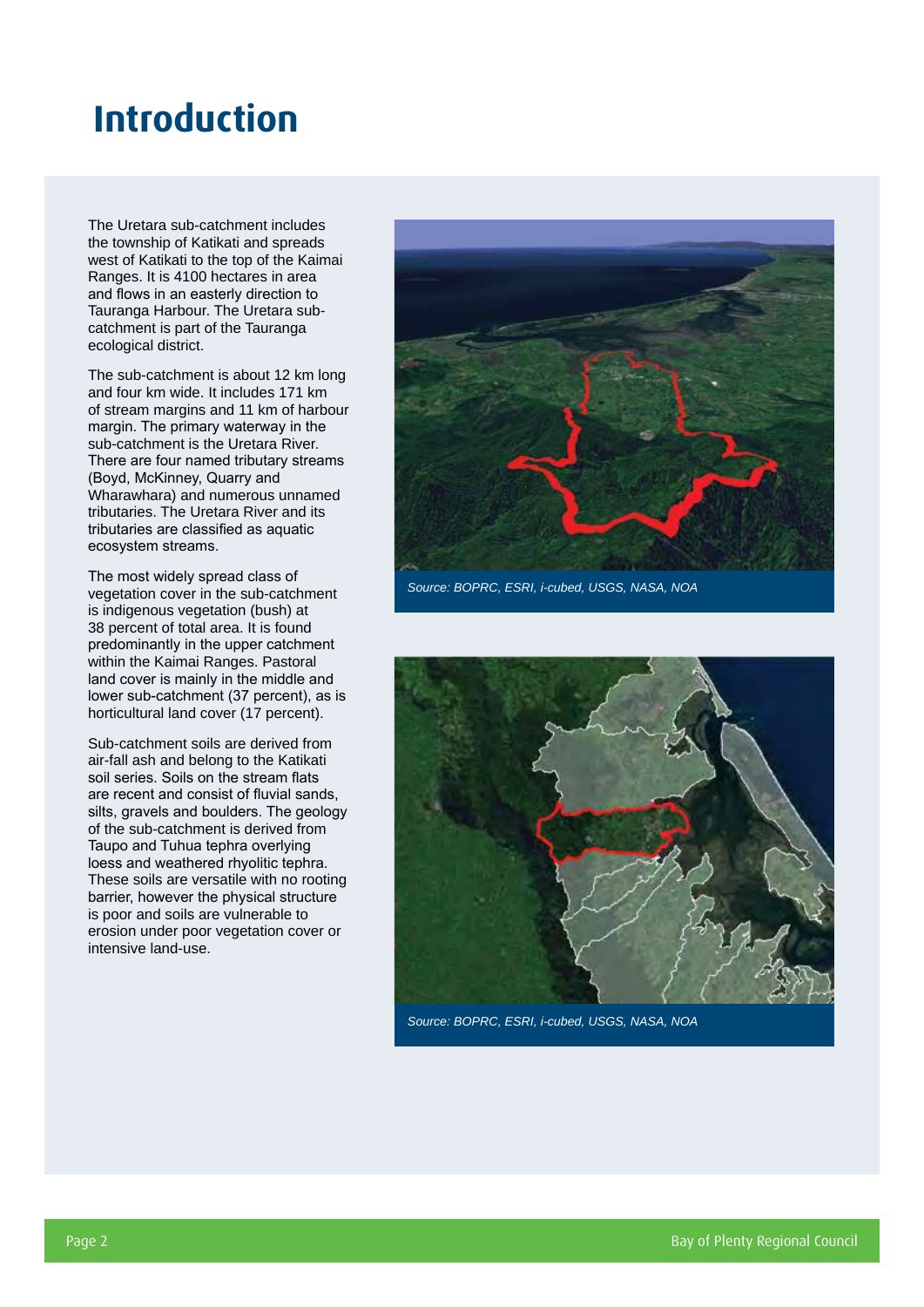# **Land management**

### What is the problem?

Soil has been and continues to be lost from the catchment at moderate to high rates, especially where steep land is subject grazing, or where earthworks are not carefully managed. Bay of Plenty soil sampling sites indicate generally healthy soils, with the exception of high levels of nitrogen on sheep, beef and deer farms, and excessively high levels on dairy farms (which have increased over 300 percent in the last ten years). While positive from a production perspective, high nitrogen levels represent a risk to water quality through leaching and eutrophication.

Soils on kiwifruit orchards have healthy nitrogen levels but very high and increasing levels of phosphorus. While phosphates do not leach in the same way as nitrogen, they still represent a significant risk to water quality if washed into waterways by erosion.

Livestock access to a stream or wetland, or the area immediately around them, degrades water quality by increasing nutrients, faecal matter and sediment in the waterway. Stock access can increase stream bank erosion by stock treading and damaging soil structure, and by eating and degrading vegetation on the stream bank.

Water quality may also be degraded by excess nutrients in streams from fertilisers, farm runoff and urine patch leaching. Sediment can enter waterways from major construction sites (such as subdivision and roading) and forestry at harvest time. These and other pollutants are generally unintentional by-products of activities such as farming and construction.

Water quality monitoring by the Regional Council in 2011 shows the Uretara Stream met the requirements of the Ministry of Health guidelines for swimming but exceeded the median faecal coliform standard of 100 cfu/100ml for stock water supply.

### What will we (Bay of Plenty Regional Council) do about it?

- Promote riparian margin fencing to exclude stock and protect water quality.
- Promote and help landowners plant riparian margins to act as filters and help reduce pollutants entering streams through surface runoff.
- Encourage stock stream crossings, such as bridges, to protect streams' water quality.
- Support retirement of steep erodible land.
- Protect existing indigenous biodiversity.
- Protect existing wetlands.
- Work with landowners, other agencies and other sections of Regional Council to ensure consistent land and water quality management.

#### **Current riparian margin fencing protection:**



*Stock exclusion indicates those stream margins that are fenced off or land that is currently not available for stock grazing, for example, horticulture, forestry, and native bush.*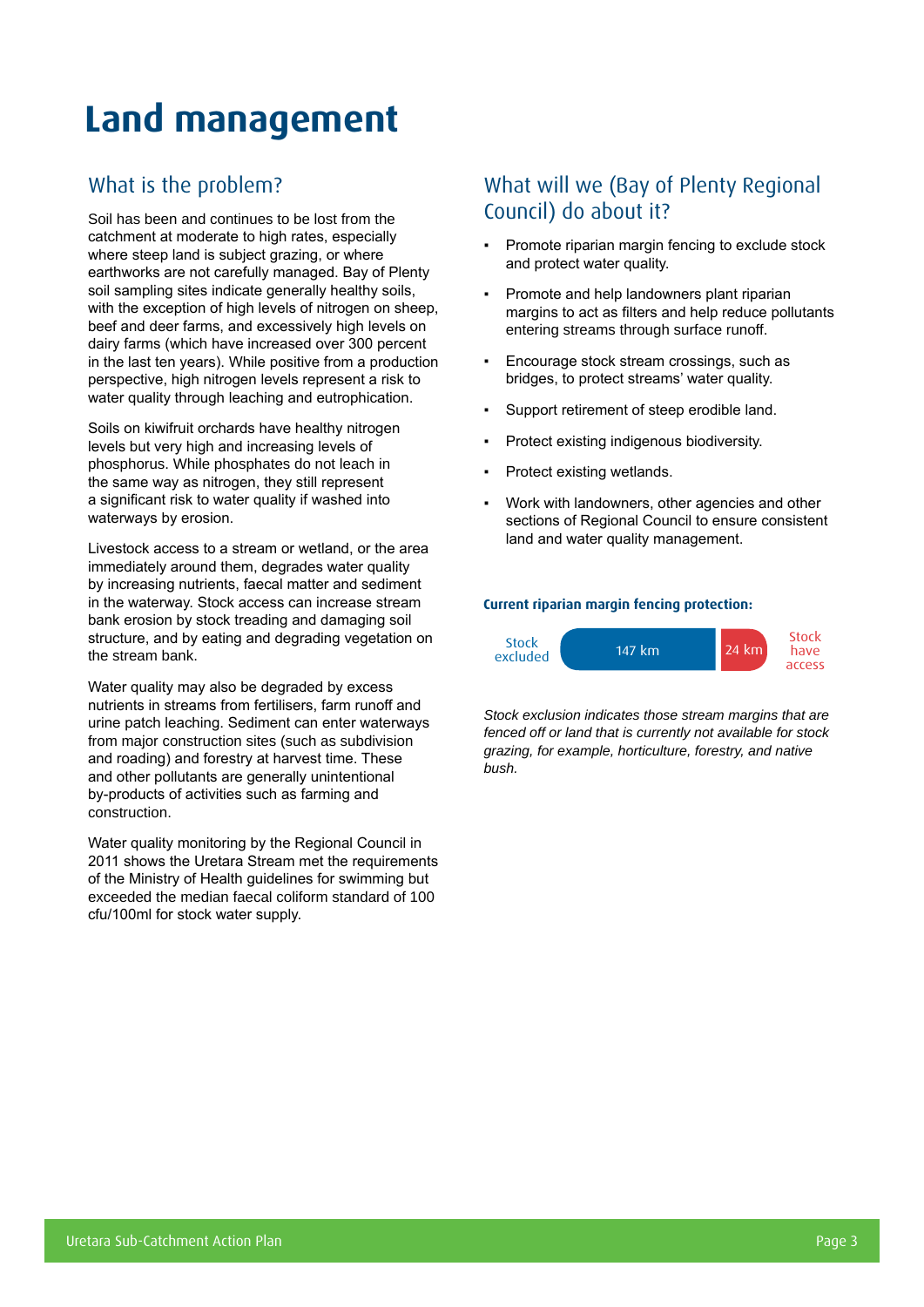### Land use capability classification in the Uretara sub-catchment

Sustainable land use and management is essential to ensure the Bay of Plenty maintains clean waterways, productive soils and indigenous biodiversity. How the land is used and managed can have a direct effect on its potential long-term sustainability.

The majority of land in this sub-catchment is Land Use Capability (LUC) Class 6, 7 and 8 - rolling and steep to very steep landscapes. Both LUC Class 6 and 7 lands are in the middle and upper catchment. Highly productive LUC Class 2, 3 and 4 - gentle to rolling lands - are primarily in the mid to lower catchment.





*Land use capability classification in the Uretara sub-catchment*

| <b>LUC Class</b> | <b>LUC Units</b>            | Percent |
|------------------|-----------------------------|---------|
| $\mathbf{2}$     | 2e 1                        | 18      |
| 3                | 3e 1, 3w 1                  | 5       |
| 4                | 4e 1, 4e 1+6e 2, 4e 9, 4w 1 | 19      |
| 6                | 6e 2, 6e 2+8e 2, 6e 11      | 20      |
|                  | 7e 8                        | 21      |
|                  | 8e 4, 8e 5, 8w 1            | 17      |

#### Erosion risk in the Uretara sub-catchment

A high proportion of Land Use Capability Class 6 land in the Uretara sub-catchment is medium-risk, erosion-prone land due to pastoral land use.



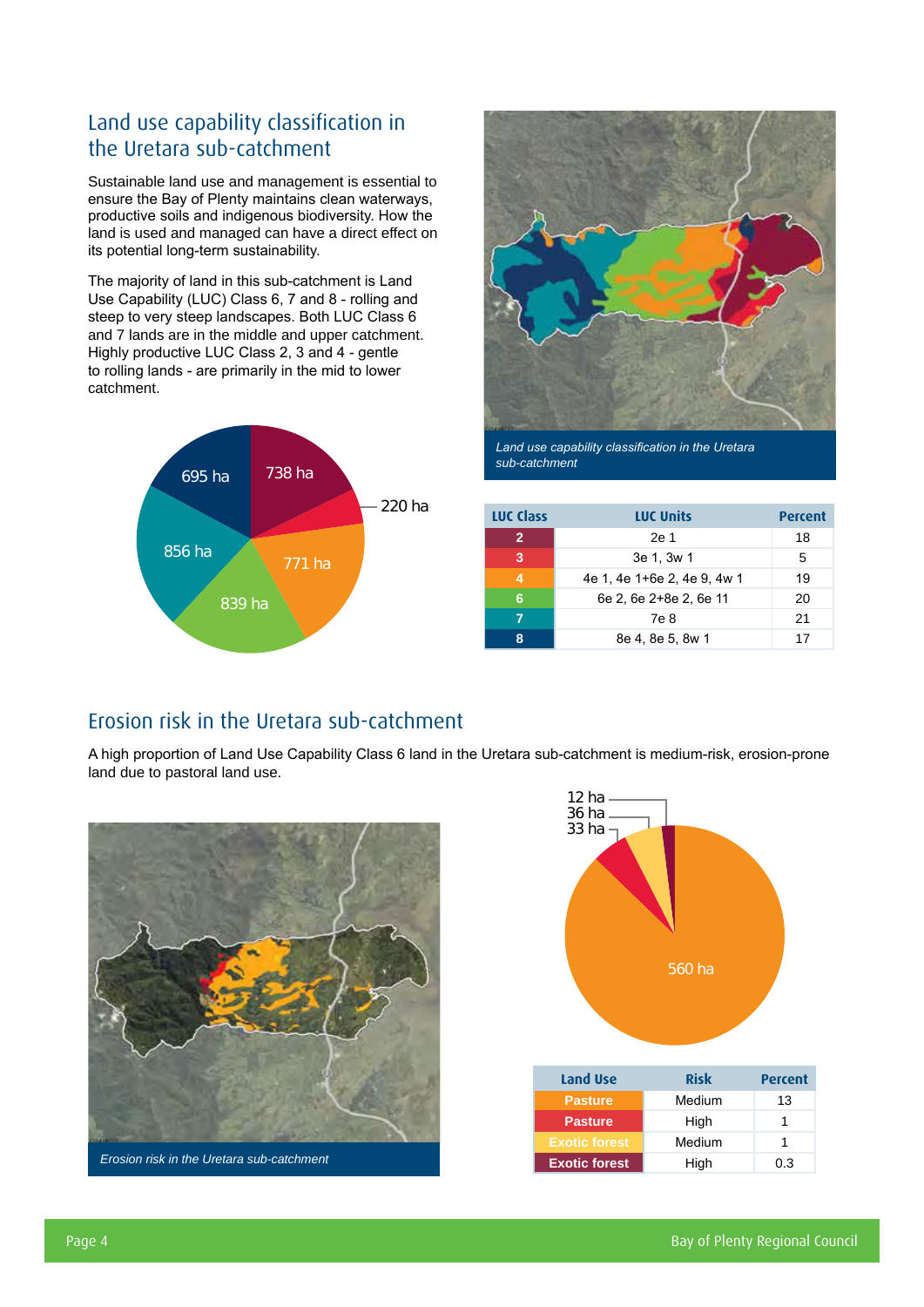### Land cover in the Uretara sub-catchment





### Existing protection status in the Uretara sub-catchment



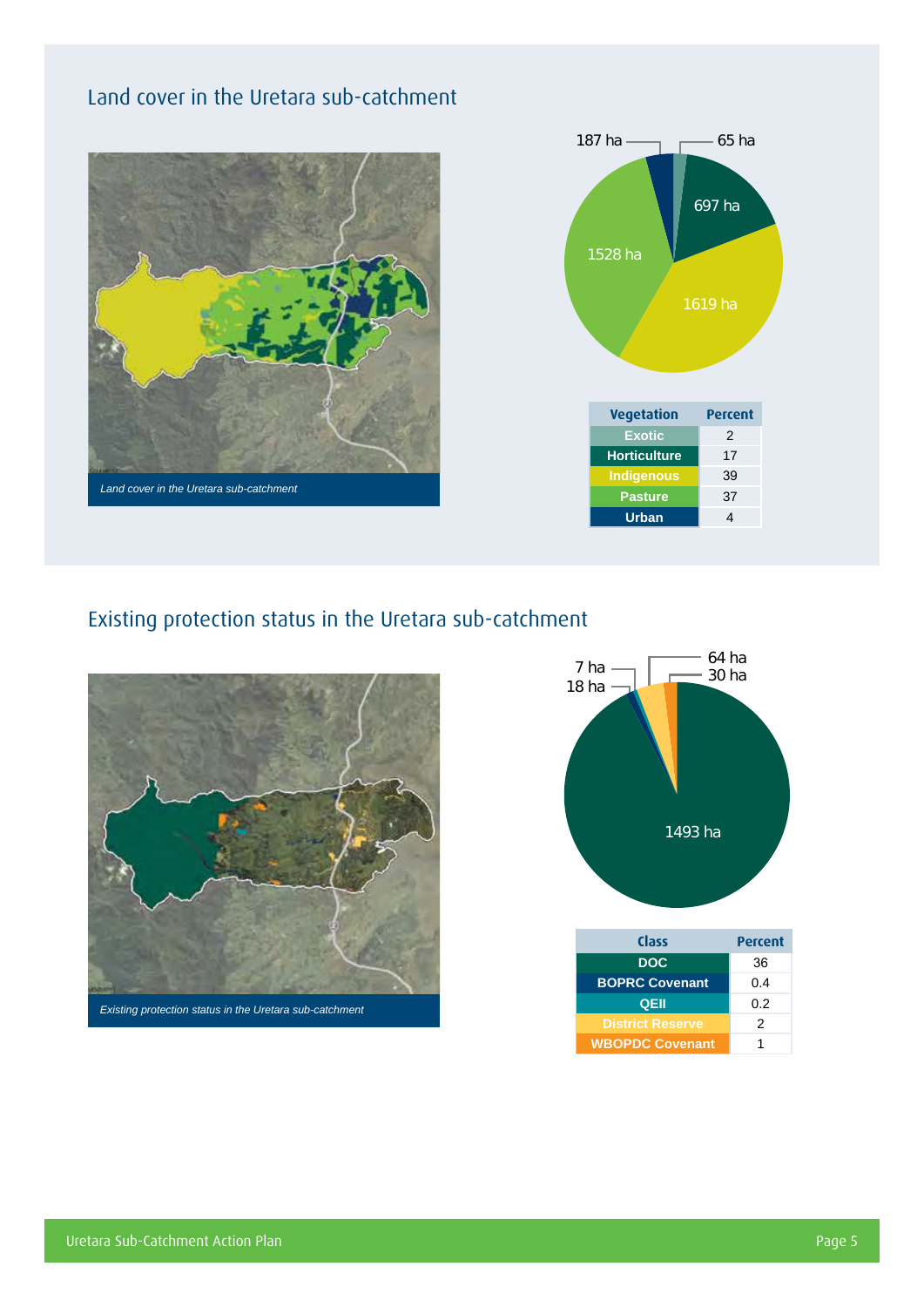## **Land management survey 2011**

#### Field work

In developing the Uretara Sub-Catchment Action Plan, Bay of Plenty Regional Council undertook field surveys of 27 properties in the catchment area between April and October 2011. The properties surveyed covered 28 percent of the catchment. Priority was given to large properties that had waterways flowing through them or along their boundary. Areas with formal protection were not surveyed as they already had action plans in place. Field work included an assessment of land use, steam margins, erosion features and biodiversity features.

The table summarises the field work:

| Land use                        | Type and rationale.<br>Land Use Capability classification based on<br>physical resources.                                                                                                                  |
|---------------------------------|------------------------------------------------------------------------------------------------------------------------------------------------------------------------------------------------------------|
| Stream<br>margins               | Protection measures (if any).<br>General condition and upkeep.<br>٠<br>Estimated length (both protected and<br>unprotected).<br>GPS track of any stream channels not<br>٠<br>evident in GIS database maps. |
| <b>Erosion</b><br>features      | Estimated size and trend direction.<br>Photographs and GPS points (either at<br>feature or where the photo was taken).                                                                                     |
| <b>Biodiversity</b><br>features | Estimated extent of land area covered<br>and the type of vegetation (e.g. native,<br>introduced species).                                                                                                  |

#### Land owner feedback

Bay of Plenty Regional Council, NZ Landcare Trust and Department of Conservation held a public meeting with land owners on 5 and 18 July 2011 to gather their concerns, challenges and priorities. The land management issues raised included:

- Sediment management and control
- Water quality status is unknown
- More monitoring needed including water take, water quality, peak flow and point sources
- Pest control and biodiversity threats in the Kaimai range
- Pest plant control in planted areas and on stream banks
- More robust land management regulations, including getting stock out of streams and adjustment to the Riparian and Biodiversity Management Plans
- Education and communication around land issues

#### Iwi/hapū feedback

"Ngāi Tamawhariua hapū tautoko the efforts of Regional Council to improve the mauri and water quality of rivers within our rohe, and Tauranga Moana in general. In particular, Ngāi Tamawhariua support actions that will restore the health and abundance of traditional kai such as tuna and watercress. We would love to see people heading down to swim in the river as we used to. Clean water to swim and healthy kai stocks are indicators of good stream health from our perspective."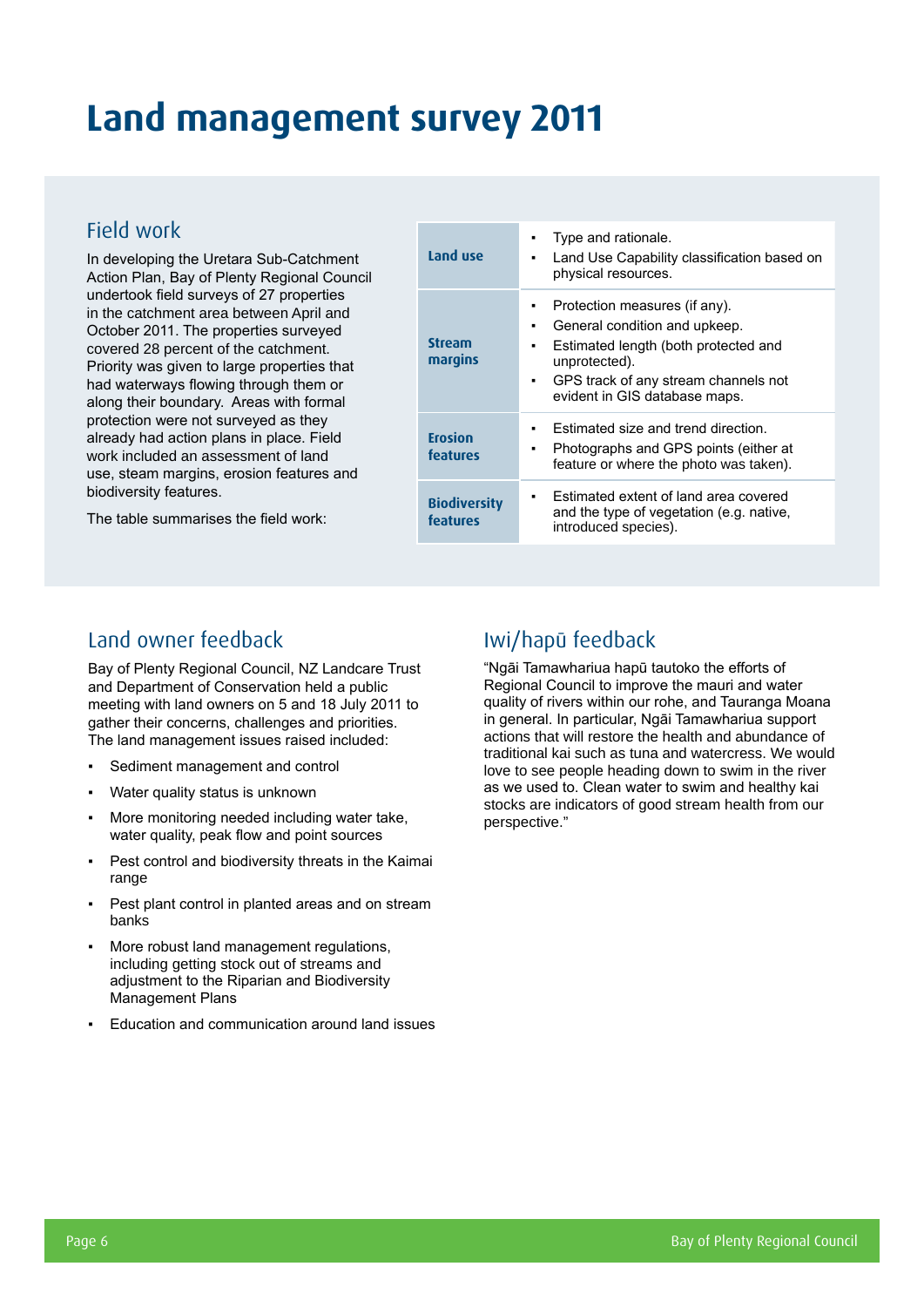### **Actions**

The three main land management issues common to the surveyed properties in the Uretara Sub-Catchment areas are set out in the table below. Proposed actions to maintain and improve riparian protection, erosion, unsuitable land use and biodiversity loss within the catchment area are listed along with who is involved to implement the action.

#### Land management issues and solutions

| <b>Actions</b>                                                                                                                                                                                                                                                                                                                                                                                                                                                                                                                                                                                                                                                                                                             | <b>Milestones</b>                                                                                        | <b>Who is involved?</b>                                                                                                                                                                                                                                                                                                               |  |  |
|----------------------------------------------------------------------------------------------------------------------------------------------------------------------------------------------------------------------------------------------------------------------------------------------------------------------------------------------------------------------------------------------------------------------------------------------------------------------------------------------------------------------------------------------------------------------------------------------------------------------------------------------------------------------------------------------------------------------------|----------------------------------------------------------------------------------------------------------|---------------------------------------------------------------------------------------------------------------------------------------------------------------------------------------------------------------------------------------------------------------------------------------------------------------------------------------|--|--|
| <b>Improving riparian protection</b><br>Work with landowners to apply sustainable land use methods and practices<br>$\blacksquare$<br>to maintain and/or repair streambanks and to improve water quality.<br>Remove all stock access to streams; fence remaining<br>25 km and start planting of riparian margins to eliminate the effects of<br>livestock, polluted water runoff and erosion.<br>Begin stream margin remedial works such as bank re-contouring, riparian<br>$\blacksquare$<br>planting and engineering works - using relevant legislation relating to<br>riparian management.<br>Identify site-specific solutions.                                                                                         | 2.4 km of new<br>riparian fencing<br>per year<br>1 km of riparian<br>planting per<br>year                | Bay of Plenty<br>$\blacksquare$<br>Regional Council<br>Landowners<br>$\blacksquare$<br>Western Bay of<br>$\blacksquare$<br><b>Plenty District</b><br>Council<br>NZ Landcare<br>Trust working with<br>community care<br>groups                                                                                                         |  |  |
| Improve erosion control and appropriate land use practices<br>Apply property level management plans to LUC class<br>6 & 7 pastoral and forestry land that has been identified as eroding or at<br>risk of eroding.<br>Promote the need for land use change on LUC class 7 land pastoral land -<br>٠<br>advocate land retirement, forestry and suitable stock regimes.<br>Work with landowners to apply soil and water conservation methods and<br>$\blacksquare$<br>good land management practice to maintain and/or repair landscapes.<br>Increase the awareness of cattle and deer at high stocking rates on<br>$\blacksquare$<br>steeper slopes.<br>Ensure that landowners apply appropriate land management practices. | 42 properties<br>with 'at risk'<br>land have<br>management<br>plans by 2022                              | Bay of Plenty<br>$\blacksquare$<br>Regional Council<br>Landowners<br>$\blacksquare$<br>Western Bay of<br>$\blacksquare$<br><b>Plenty District</b><br>Council<br>Department of<br>$\blacksquare$<br>Conservation<br>NZ Landcare<br>$\blacksquare$<br>Trust working with<br>community care<br>groups                                    |  |  |
| <b>Improve biodiversity protection and enhancement</b><br>Advocate further covenanted areas within the sub-catchment.<br>Continue tree planting on private land in native or non-invasive exotic<br>species.<br>Liaise with Waikato Regional Council and Department of Conservation<br>٠<br>on coordinating management of the Kaimai Mamaku Range and its<br>catchments as part of the Kaimai Catchments Project.<br>Work with landowners and community groups to protect identified<br>٠<br>biodiversity areas in the sub-catchment by establishing native plant<br>populations and controlling nuisance populations of pest plants and<br>animals.                                                                       | By 2022 an<br>additional<br>21 sites are<br>managed for<br>biodiversity<br>protection and<br>enhancement | Bay of Plenty<br>$\blacksquare$<br>Regional Council<br>Landowners<br>$\blacksquare$<br>Western Bay of<br>$\blacksquare$<br><b>Plenty District</b><br>Council<br>Department of<br>$\blacksquare$<br>Conservation<br><b>Community Care</b><br>Groups<br>NZ Landcare<br>$\blacksquare$<br>Trust working with<br>community care<br>groups |  |  |